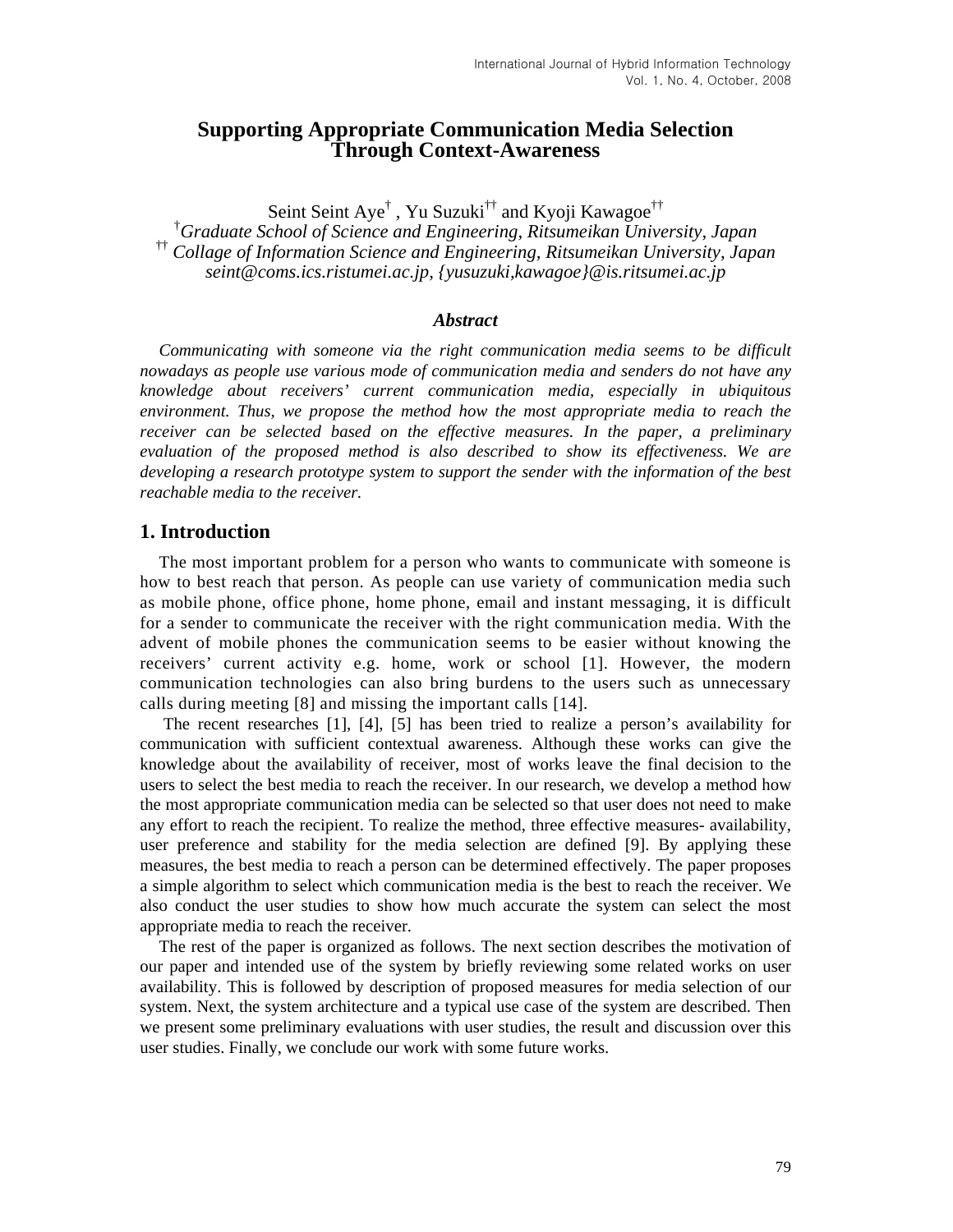### **2. Problem definition and motivation of the work**

We main motivation of our research is to reduce the burden from communication initiator by selecting the most appropriate communication media to reach the receiver without letting user in too much information. We describe the problem finding in section 2.1 as the example usage and scenario of our system deployment.

#### **2.1. Example usage and scenario**

A simple example scenario of our system deployment is described in Figure 1. Suppose that user A wants to contact with user B as he wants to inform that the emergency meeting will be started in 10 minutes. User A usually connects with user B office phone during office hours. However user B cannot be reachable via office phone at that time because he is currently in a conference room and using his computer.



There is a simple solution which is that user A will call to user B's mobile phone if he cannot reach user B via the office phone. But what if the mobile phone is switch-off as user B is in conference. As he is now using computer and IM, user A can send IM or email to him. How user A can know he is now currently using IM. It would be helpful for user A if he knows that user B is currently using IM and sending IM is the best way to reach user B. Our system will solve that kind of problem technically. To realize the method, the effective measures- availability, user preference and stability are proposed.

#### **2.2. Intended use of the system**

Our system is intended for supporting the works in the ubiquitous environment. The works done in context-aware and ubiquitous technologies help people to make decisions about when and how to communicate with colleagues with the automatically sensed context and availability information. Prior works on user availability [1], [2], [4] provided the users with information about the context of the parties to select the best media to reach the recipient. MyConnector [4], a computer service research prototype, can intelligently connect people both at the right time and at the right place with the best possible medium for society appropriate communication by learning the availability of users by tracking computer activity, location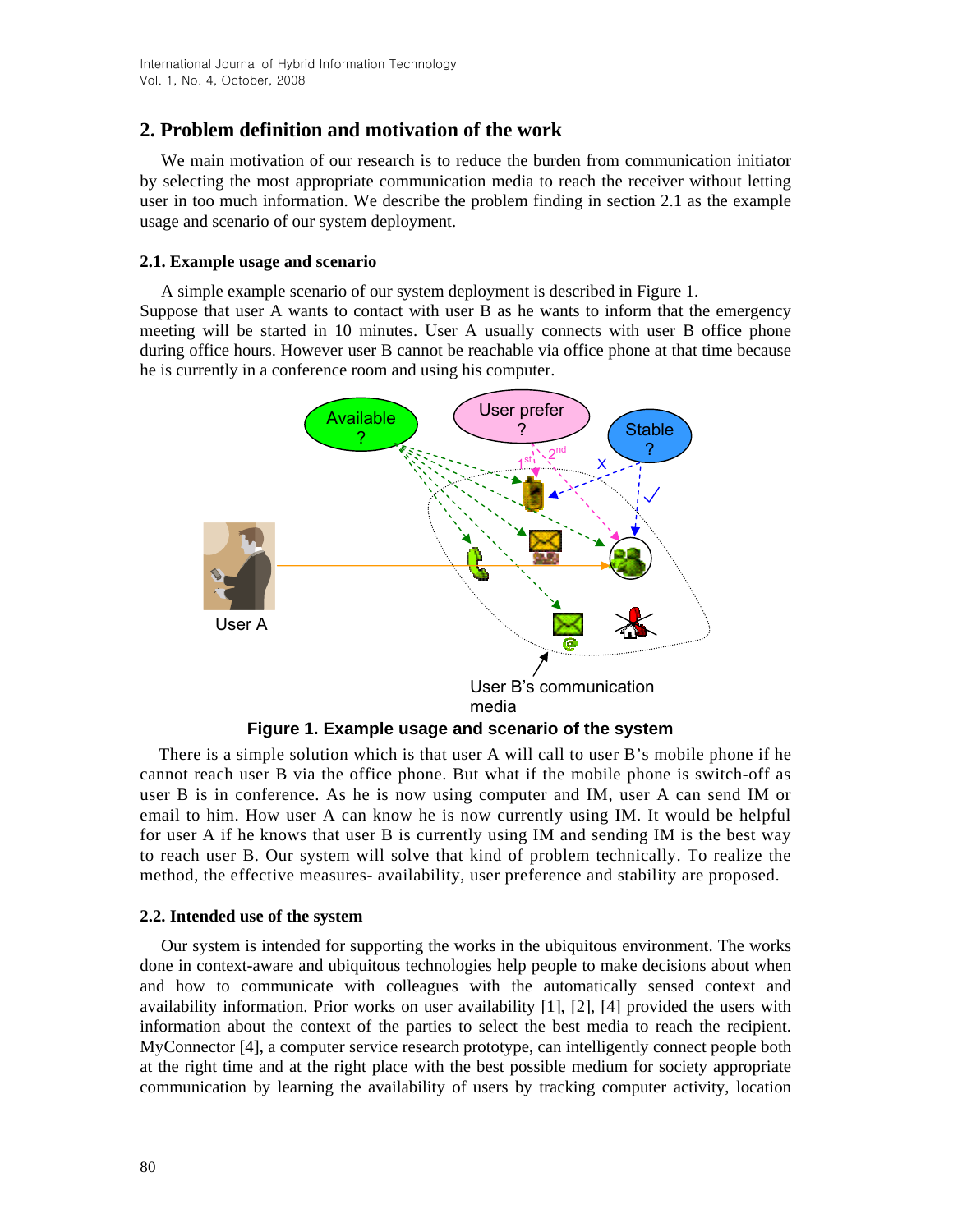and calendar entries. MyVine [1] uses speech detection, location information, computer activity and calendar information to model a person's availability. As these works give the user about the information of the all available media of the recipient, users have to decide to select the best media. Users have to check all status of the media of their colleagues by themselves. Letting the user in too many of decisions will burden the user.

Therefore, our work intends to reduce the burden from the users by selecting the most appropriate media to reach the receiver. The main motivation of our approach is to automatically select the best possible media based on the three measures- availability, user preference and stability. The more reliable services can be provided to the users by applying these measures in the existing systems of the ubiquitous environment.

### **3. Proposed method for media selection**

In this section, a media selection function based on the following three measurements [10] and a simple algorithm for selecting the most appropriate communication media is proposed.

#### **3.1. Proposed measures for media selection**

First we define the availability measure to guess which media is currently being used by the user. Secondly, we define the user preference measure to specify the available media as there may be more than one available media for the recipient. Finally, we define the stability measures to know whether the media which can be considered as available and preferred by user is stable or not.

**3.1.1 Availability (A):** availability *A* can be defined how much the media of the receiver is currently in active i.e. which device is currently being used by the receiver. Based on the user's schedule, logs or call history, it can be traced that which media is mostly used in the certain period of time and location. We define the availability measure as follows. If the media is available, the availability value of this media, *A*, is equal to "1" otherwise the value is "0". By applying this measure, the system can know that which media are currently available for the recipient.

**3.1.2. User Preference (P):** user preference *P* can be defined as the particular media which is frequently used by the user. To calculate user preference we need to maintain user's call history such as how many calls are made by each media, how frequently the media is used and computer activities such as how often a user account is logging in and how long the account is being online. User preference can be calculated as follows.

 $P = \frac{N_0 \cdot \text{of usage for each media}}{(1)}$ No. of total usage for all available media

As there are various kinds of media for a user, the current media may be different depending on the user preference. Therefore user preference should be taken into account for selecting the appropriate media.

**3.1.3. Stability (S):** stability *S* can be defined as a measure that describes how many calls are connected during the certain period of time  $T$  (e.g.  $T=10$  minutes). We can say that the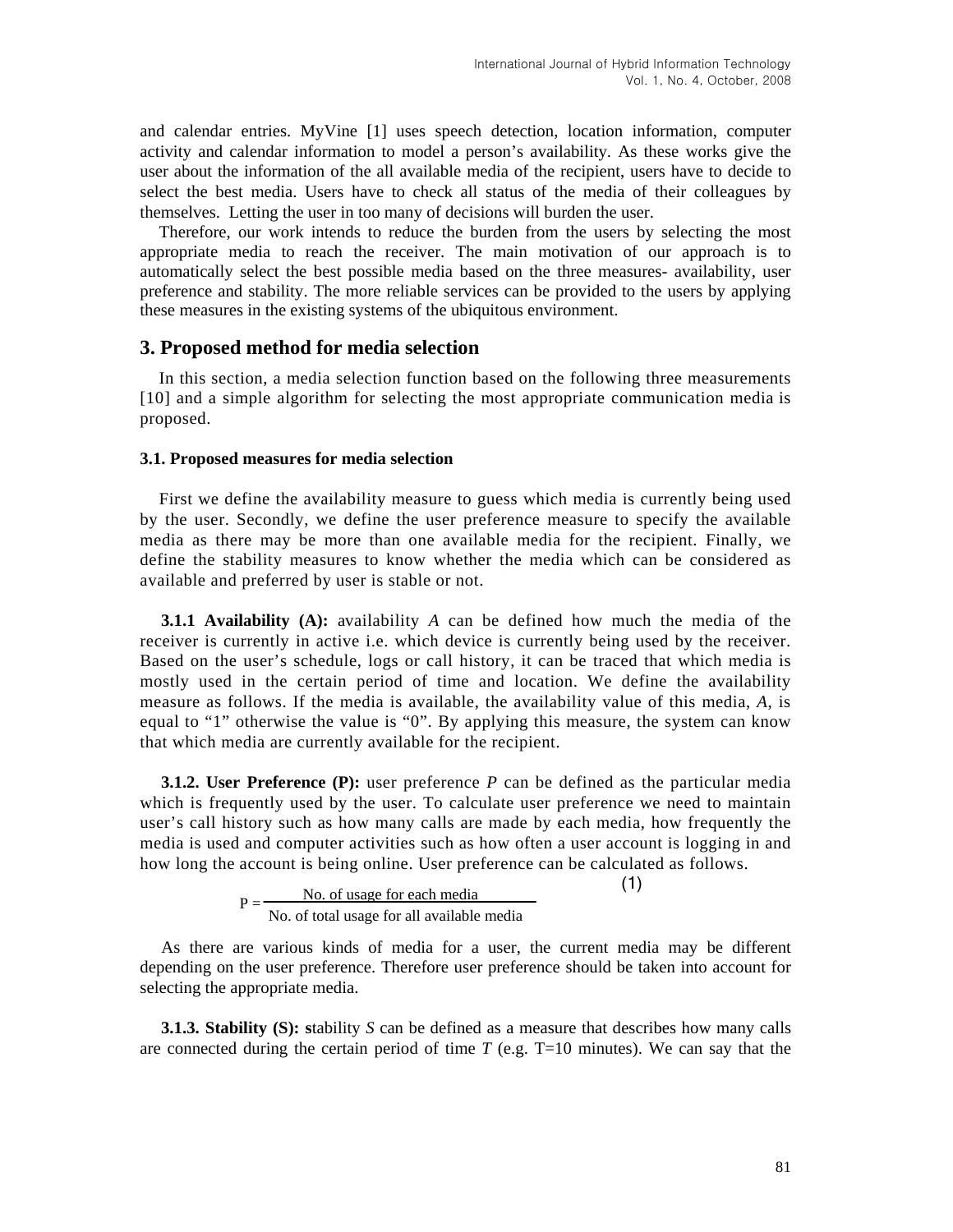media is stable if 50% of incoming calls are reachable within *T*. We can calculate the stability value as follows.

$$
S = \frac{\text{No. of connected calls within time T}}{\text{No. of total incoming calls within Time T}}
$$
 (2)

Therefore, the system can select the most appropriate media based on these three measures to reach the receiver via the stable media which is available and most preferable by the user. This stability equation would be considered for the synchronous communication media. For the asynchronous communication media such as email and IM, the stability measure would not be calculated.

#### **3.2. Media Selection Algorithm**

An algorithm for selecting the most suitable communication media is presented in this section. We proposed a simple communication media selection algorithm as follows.

| [Communication media selection algorithm] |  |  |
|-------------------------------------------|--|--|
|                                           |  |  |

```
/Initial setting of available media 
Let Location = \{L_1, L_2, \ldots, L_n\}Let Media = { M_1, M_2, ..., M_m}
Set sumofAvailability =0
For each L<sub>i</sub> ∈ Location
        If isAvailable(M<sub>j</sub>) then Availability(M<sub>j</sub>)=1
        Else Availability (M<sub>j</sub>)= 0
        sumofAvailability + = 1 
End For 
// Finding preferable media among available media 
If sumofAvailability > 1 then 
        Calculate Preference(M<sub>j</sub>)
        Store M<sub>j</sub> in PreferenceList by descending order of Preference(M<sub>j</sub>)
        M_{\text{prefer}} \leftarrow M(0)Else 
        M_{best} \leftarrow M_jEnd If 
// Checking preferable media from the stability point 
If M_{\text{prefer}} = M_{\text{sync}}MediaStability is initially set to NULL 
   While MediaStability is not ENDOFSELECTION 
       Calculate Stability(M<sub>prefer</sub>)
    If Stability > δ
            MediaStability is set to ENDOFSELECTION 
       Else
     Change M<sub>prefer</sub> to the next of the PreferenceListEnd While
          M_{stable} \leftarrow M_{prefer}M_{best} \leftarrow M_{stable}Else 
   M_{best} \leftarrow M_{prefer}End If
```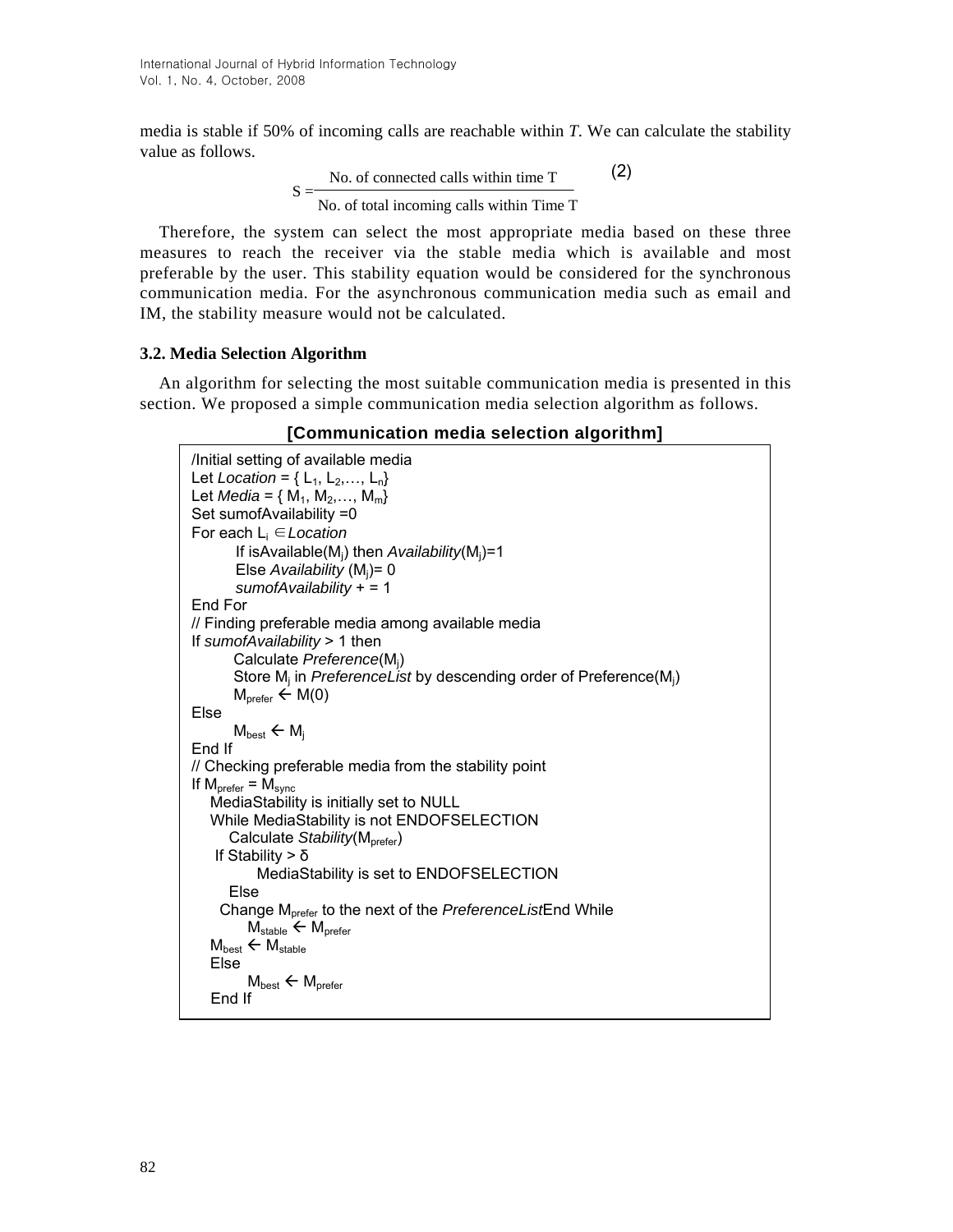# **4. Research prototype**

User schedule Database User's profile User's schedule User's **Media** Selection Process Acces Selected media information Caller with smart phone Callee with unknown communication media User User's log

We are currently developing a research prototype by realizing the system as shown in Figure 2.

#### **Figure 2. System architecture for communication media selection**

In order to get the user information, users will have to input their schedules every 30 minutes. As time and location would be very good predictor for people availability [4] and due to the relation of location and schedule information to availability in the context-aware messing service [6],[7], we have no doubt that user schedule should be used for predicting user availability. However, users might have the different activities with their schedules. Therefore, we combine user logs and call history to predict the available media more accurately.

User profiles including user name, phone numbers, email address and user accounts are also stored in the database for letting the caller access the system with any information of the receiver such as name, office phone number and mobile phone number.

In the above prototype system, the media selection component gets the information about the available media from user schedule, user log and profiles stored in database. Then the preferred and stable media is selected among the available media according to the algorithm. When the caller accesses the system with one of user contact information, the system will support the caller with the information of the best media to reach the receiver.

#### **4.1. A typical use case**

User A, user B and user C willingly share their information with each other and they login to access the system. As user A realized that the meeting will be started 1 hour earlier than usual, he changed the schedule. User B want to contact with User A at that time and user A accesses the system with the name of user B to know the most appropriate communication media of user A. As system recommends the user B to use IM, User B choose to send message to user A so that the unnecessary call can be avoided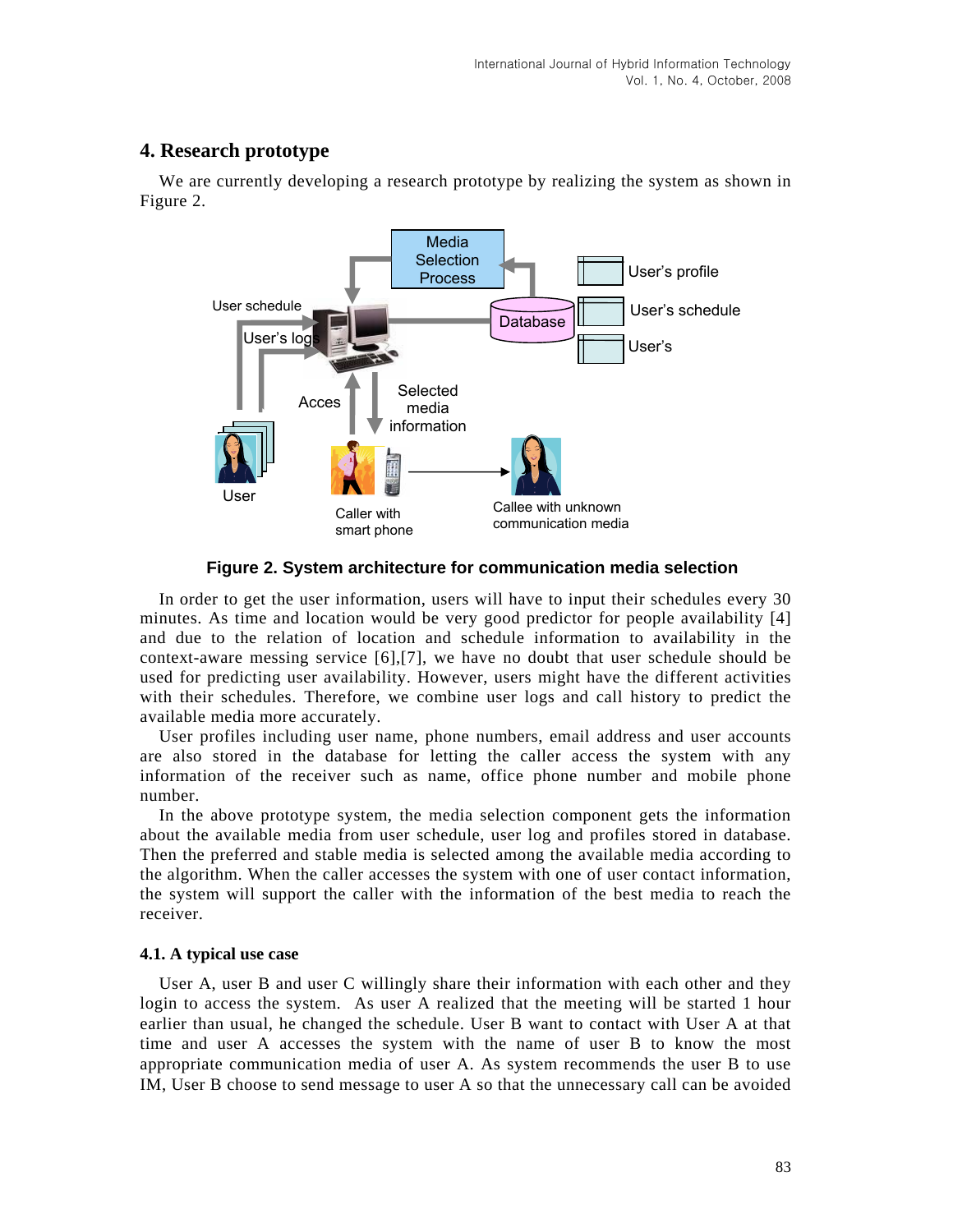as well as the communication can be established via the most suitable media. In Figure 3 and 4, user's interface for querying the most appropriate media, the returned service from the system and updating user schedule are depicted.

| Mozilla Firefox                                                                | Mozilla Firefox                                                                                                                                                                                                                                                                        |
|--------------------------------------------------------------------------------|----------------------------------------------------------------------------------------------------------------------------------------------------------------------------------------------------------------------------------------------------------------------------------------|
| Yew Higtory Bookmarks Tools<br>Help                                            |                                                                                                                                                                                                                                                                                        |
| 4 - B C & C Bresilies about 50000; - D G Google                                | Bookmarks Tools<br>Help<br>File Edit View History                                                                                                                                                                                                                                      |
| Customize Links   Free Hotmail   Windows Marketplace   Windows Media   Windows | $\left( \Box \bullet \Box \bullet \bullet \Box \bullet \Box \right)$ $\left( \Box \bullet \Box \right)$ $\left( \Box \bullet \Box \right)$ $\left( \Box \bullet \Box \right)$ $\left( \Box \bullet \Box \right)$ $\left( \Box \bullet \Box \right)$ $\left( \Box \bullet \Box \right)$ |
| Update User Schedule                                                           | Customize Links   Free Hotmail   Windows Marketplace<br>$\boldsymbol{\Sigma}$                                                                                                                                                                                                          |
| Tuesday<br>Enter Day:                                                          | Here is your updated infromation.                                                                                                                                                                                                                                                      |
| Enter Time Interval: 11:00 to 12:00<br>at meeting<br>Enter Location:           | Name Time Interval<br>Location<br>Day                                                                                                                                                                                                                                                  |
| Submit                                                                         | Inilar I<br>11:00 to 12:00 Tuesday at meeting                                                                                                                                                                                                                                          |
| Reset                                                                          |                                                                                                                                                                                                                                                                                        |
|                                                                                | Done                                                                                                                                                                                                                                                                                   |
| Done                                                                           |                                                                                                                                                                                                                                                                                        |





**Figure 4: Updating schedule and updated information**

# **5.Preliminary Evaluation**

#### **5.1. User studies**

We conducted user studies by collecting data from 4 students belonging to the different laboratories of our university. We collected the data based on time of the day and location of the users including home, lab and class. A total of 54 self-reported data for each participant such as the current location of the user and available media of the current location have been collected. For example, when the location of the student is laboratory, the available media are IM, mobile phone, mobile mail, email and lab phone.

We asked the participants to indicate whether they are available or not according to their current location and also asked to indicate which media is the most preferable among available media for the following different communication media.

Communication Media

- Home phone
- Mobile phone
- Lab phone
- Mobile mail
- Email
- Gtalk Call
- Gtalk IM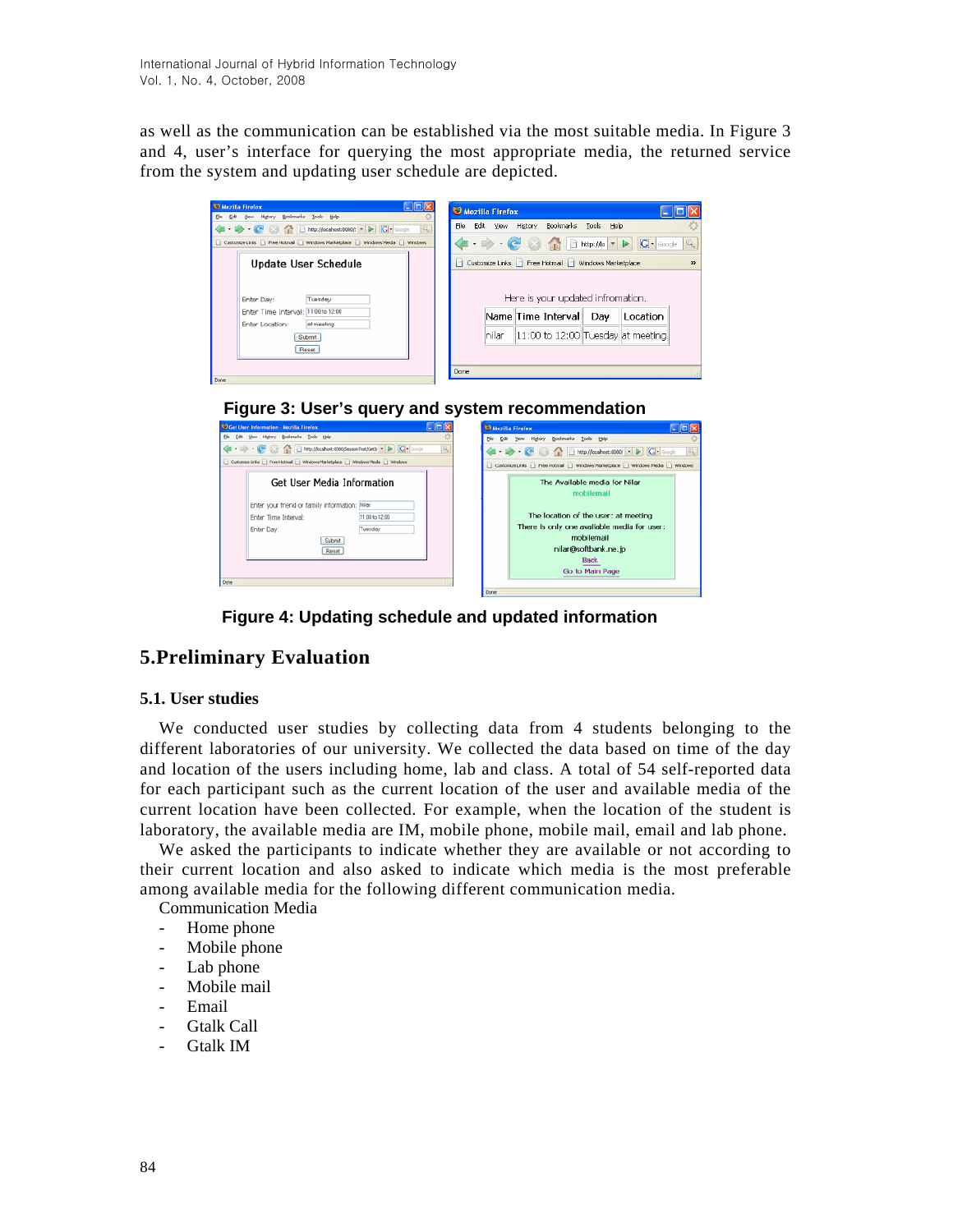| Available media | <b>Number of usage</b> |
|-----------------|------------------------|
| Lab phone       | 2                      |
| Mobile phone    |                        |
| Mobile mail     |                        |
| Email           | 5                      |
| <b>Gtalk IM</b> |                        |
| Gtalk call      |                        |

|  |  |  | Table 1. Example data set used in simulation |
|--|--|--|----------------------------------------------|
|--|--|--|----------------------------------------------|

The above table shows the example data set collected from a participant during 90 minutes when he is in the laboratory. The available media are the media that are currently used by the user when he is in the laboratory. The number of usage means how many the user communicates with others or is communicated by the others. As shown in Table 1, the user communicates the most via IM. Therefore, the user preferred media is IM among the available media. Moreover, IM can be defined as the stable media from the stability point of view. Therefore, the system will recommend the communication initiator to use IM reach the recipient when the receiver is in the laboratory. The system will support the caller with the information of the best media to reach the receiver.

#### **5.2. Evaluation results and discussion**

Table 2 shows the simulation result of the accuracy that represents how much the recommended media selected by the system can be reached to the receiver.

| <b>Location</b> | <b>Accuracy</b> |
|-----------------|-----------------|
| Home            | 78%             |
| Lab             | 85%             |
| Seminar         | 89%             |
| Class           | 92%             |
| On the way      | 90%             |

As shown in Table 2, the results shows the high accuracy rate, on the other hand, the system can meet the high user's satisfaction as the media recommended by the system is mostly reachable to the user. We found that we got the high accuracy rate because the users give the correct information to the system regarding their current location and schedules.

For the above mentioned user studies, the data are collected from the users who do not have heavily changing daily schedules. We assumed that the users update their schedules every 30 minutes and they are actually available via the media which they marked as available.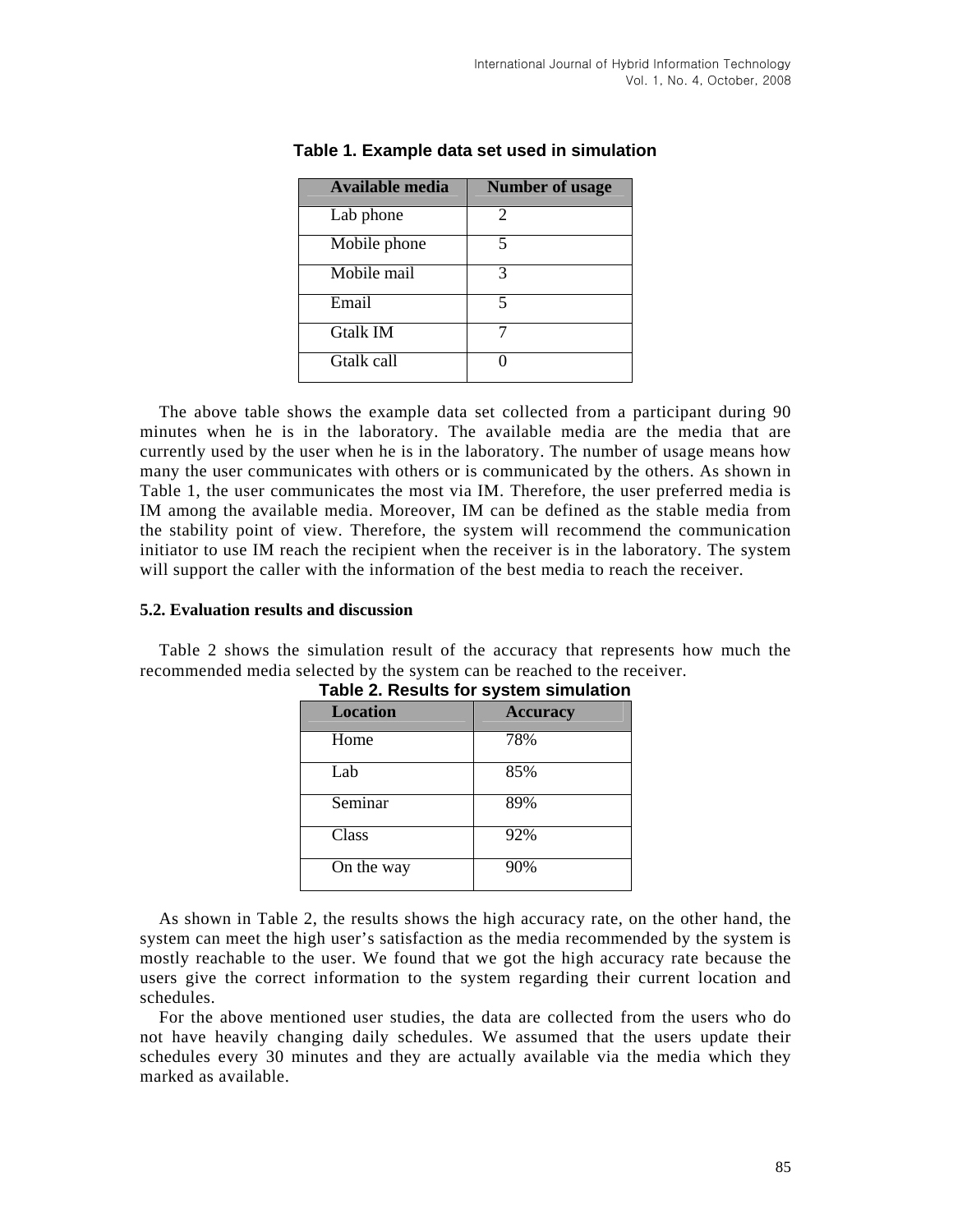The location of the user is strongly connected with the available media. The participants are usually available via the media of the certain location. For example, it can be normally said that a person is available via home phone when he is at home.

The logs of computer and call history are good to ensure which media are used in which location. If the logs of the computer show that a user communicates a lot via email and IM when the location in the user's schedule is Laboratory, the system will select IM as the best media to reach when user is in the laboratory. But if there is no use of IM when the schedule shows user is in the meeting, the system will recommend another media rather than IM as the most appropriate media based on the three measures.

It looks like it is less accurate to reach user when user is at home. The reason is that when user is at home it can be more possible of not being near the computer, or being switch off the mobile phone or not being in the distance of hearing the ringing sound of the telephone. In such case, the most update information is needed by using PC activity and location sensor data for tracking the user's location and activities.

Therefore, the location information and context-aware information can be added for guessing the available media of the users. Moreover, location information seems to be also important to guess the appropriate media for the mobile users with heavily changed schedules.

Our work intends to focus on selecting the most appropriate media to reach the receiver among the available media. According to the above user studies, the accurate information on the user's availability can give the better result to our system. Since there have been much works for guessing the user's availability by using location and schedule information [6], [7], sensor data [11], [12], [13] and user state, activities, social relationships and communication urgency [3], [4] our method will work well with these existing works in the ubiquitous environment.

### **6. Conclusions**

We have presented the research prototype that can select the most appropriate communication media to reach the receiver. We have described the three effective measures- availability, user preference and stability. To realize the method we have proposed a simple media selection algorithm to select the best reachable media to the receiver. Our system can give the high accuracy to reach the receiver without letting the users in too many decisions to select the media by themselves. We used the reported data of the users to guess the media and our system can integrate with the existing technologies to get the user information automatically.

Our current experiment described before is based on the students who usually have regular schedules. A larger study for the different societies and for mobile users who have highly changed schedules would be needed. Our work can be further extended by integrating with the existing technology such as user's location detection, context-aware technologies and ubiquitous technologies so that the most appropriated media can be predicted more accurately by using these three proposed measures.

It would be worthwhile if the system not only can give the information of the best media to reach the user but also can support the direct communication to the most appropriate media. For example, instant messaging box would be appeared on the display when the most appropriate media is IM, or the system would make a call to home phone when the most appropriate media is home phone.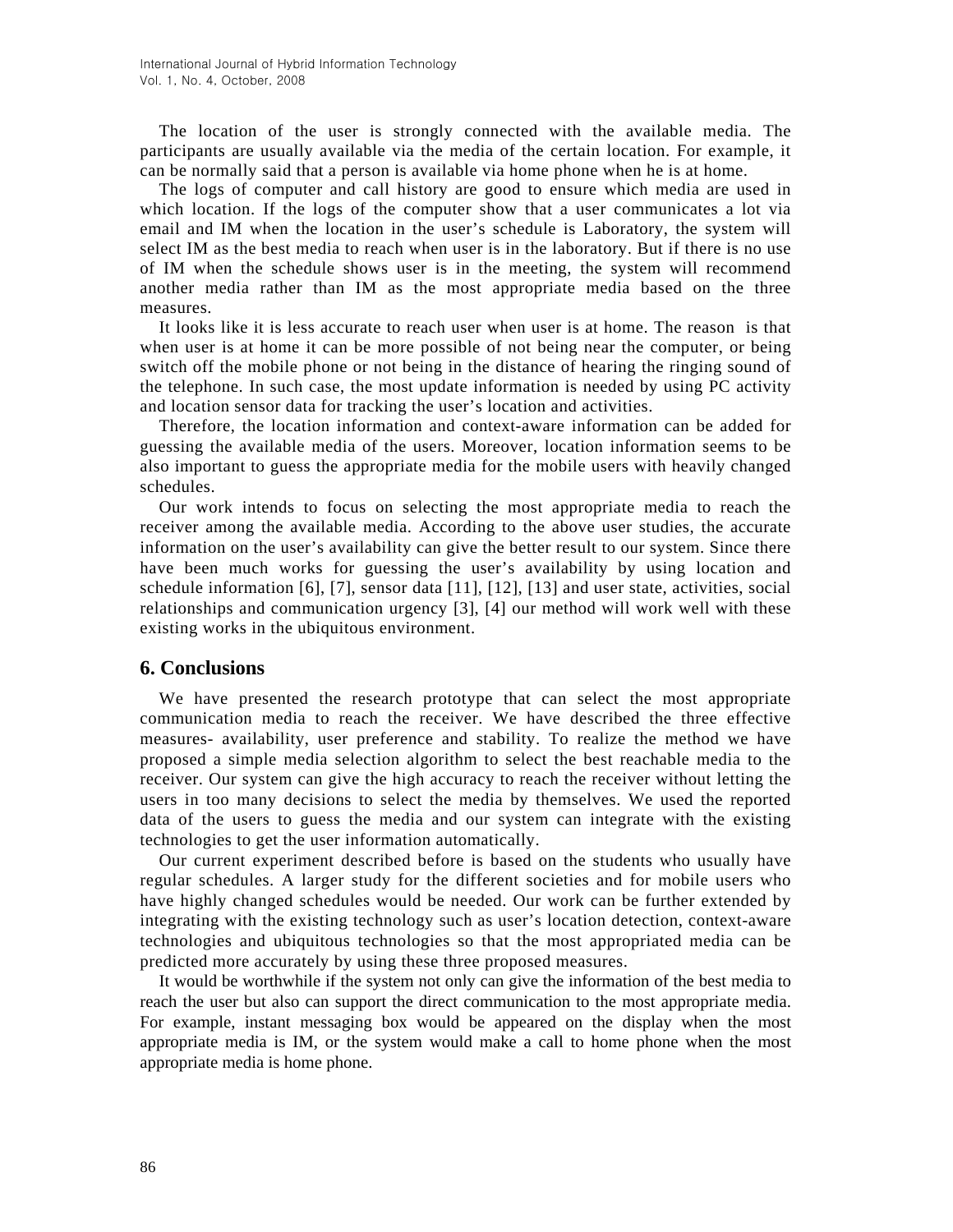#### **Acknowledgements**

This work was partly supported by "High Tech Research Center" project for Private Universities: matching fund subsidy from MEXT, 2004-2008.

#### **References**

[1] Forgarty.J., Lai.J. and Charistensen.J., "Presence Versus Availability The Design and Evaluation of a context aware communication client", International Journal of Human Computer Studies, Vol. 61,3, pp. 299-317, 2004.

[2] J.C.Tang, N.Yankelovich, J.B.Begole, M.V.Kleek, F.Li, J.Bhalodia, "ConNexus to Awarenex: Extending Awareness to Mobile Users", Proc. of ACM CHI 2001, pp. 221-228, Seattle, WA, USA, 2001.

[3] M. Danninger, G.Flaherty, K. Bernardin, H.K. Ekenel, T. Kohler, R. Malkin, R. Stiefelhagen, A. Waibel," The Connector-Facilitating Context-aware Communication", Proc. of ICMI 2005, pp.69-75, Trento, Italy, 2005.

[4] M.Danninger, T.Kluge, and R.STiefelhagen, "MyConnector- Analysis of Context Cues to Predict Human Availability for Communication", Proc. of ICMI 2006, pp.12-19, Banff, Canada, 2006.

[5] T.Strand, C.L.Popien, "Introduction Context-Aware Features into Everyday Mobile Application", Proc. of LoCA2005, pp. 316-327, 2005.

[6] Y.Nakanishi, K. Takhashi, T. Tsuji, and K. Hakozaki, "iCAMS: A Mobile Communication Tool Using Location and Schedule Information", IEEE Pervasive Computing, Vol.3, No.1, pp.82-88, 2004.

[7] Y. Nakanishi et al., "Estimating communication Context through Location Information and Schedule Information: A Study with Home Office Workers,", Proc. of ACM CHI 2002, pp. 642-643, ACM Press, 2002.

[8] Schmidt,A., A.Takaluoma and J. Mantyjarvi. "Context-Aware Telephony Over WAP", Personal and Ubiquitous Computing, Vol.4(4), pp. 225-229 ,2000.

[9] Seint Seint Aye and Kyoji Kawagoe, "Automatic Communication Media Selection based on Availability, Stability and User Preference Measures", Proc. of UCS 2007, poster session P-15, Tokyo, 2007.

[10] Seint Seint Aye and Kyoji Kawagoe, "Selecting the Most Appropriate Communication Media Selection in e-society", Proc. of IADIS 2008, pp.497-500, Portugal, 2008.

[11] Hudson, S.,J. Fogarty, C. Atkeson, D. Avrahami, J. Forlizzi, S. Kiesler, J. lee and J. Yang, " Predicting Human Interruptibility with Sensors: A Wizard of Oz Feasibility Study". Proc. of ACM CHI 2003, pp.119-146, 2003.

[12] Lai, J., S. Yoshihama, T. Bridgman, M. Podlaseck, P. Chou and D. Wong, " MyTeam: Availability Awareness through the Use of Sensor Data", Proc. of Interact 2003, pp.503-510, 2003.

[13] Anind K. Dey, " Understanding and Using Context", Personal and Ubiquitous Computing, Vol.5, pp 4-7. 2001.

[14] Schmidt, A., and Gellersen, H.W., " Context-Aware Mobile Telephony", ACM SIGGROUP Bulletin, Vol.22, No.1, pp.19-21, 2001.